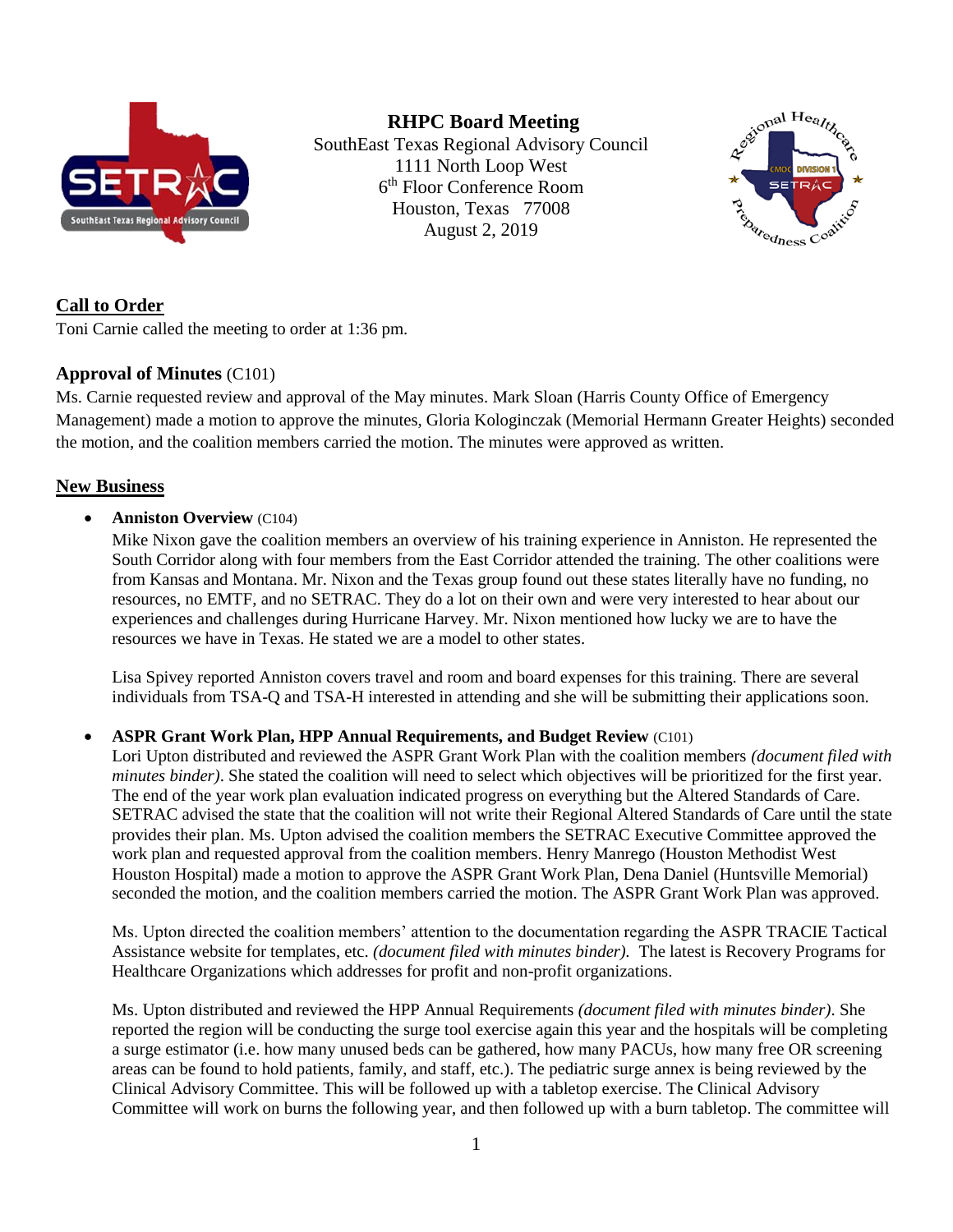change their subject matter experts to reflect the topic of review/discussion. Anyone interested in serving on this committee should contact Ms. Upton at [lori.upton@setrac.org.](mailto:lori.upton@setrac.org)

Donald Morrison distributed and reviewed the HPP budgets for TSA-Q, TSA-H, TSA-R, and EMTF-6 with the coalition members *(document filed with minutes binder)*. He reported Texas had a cut in ASPR-funding last year; the state absorbed half of the funding cut and the other half was pushed down to the larger RACs (Houston, Dallas, San Antonio, and the Valley) to absorb. He advised SETRAC had a \$105,000 budget cut; \$80,000 plus in TSA-Q and \$25,000 in TSA-R. Ms. Upton contacted Juvare and asked them to reduce the bill for this year which covered approximately \$65,000, DSHS allowed SETRAC to carry forward some funds from fiscal years 2019 and 2020 (approximately \$20,000), travel has been scaled back along with a few other savings. Ms. Carnie requested approval of the budget from the coalition members. Joel Holmes (FBI) made a motion to accept the budget, Mark Sloan (Harris County Office of Emergency Management) seconded the motions, and the coalition members carried the motion. The budget was approved and accepted.

# **Healthcare Preparedness Capabilities**

## • **Radio Update** (C101)

Ms. Spivey reported paperwork has been submitted to the Finance and IT Departments for those coalition members requesting a phone and radio "WAVE" application. This process should be completed within the next couple of weeks.

## • **Long Term Care Update** (C102)

Hilal Salami reported the phone and "WAVE" application is open to the Long Term Care (LTC) partners as well. Anyone interested should contact Mr. Salami at [hilal.salami@setrac.org.](mailto:hilal.salami@setrac.org)

The Pasadena CMS Boot Camp was held on May 22<sup>nd</sup>. This was the first meeting where Administrator CEs were available. The City of Houston held their CMS Boot Camp in June and CEs were distributed. SETRAC is looking into adding Nursing CEs to have available at the boot camps. The City of Houston Hurricane Summit was held on June  $5<sup>th</sup>$  with over 60 people in attendance.

Mr. Salami announced the LTC partners will be included in the workshops and trainings for the Medical Countermeasures (CMC) Exercise being held in October. He also gave a brief overview of the LTC membership dues system based on a flat fee of \$125 per year which will allow all the benefits and touch some of the compliance items not allowed by the grant.

# • **Training and Exercise Update** (C104)

John Wingate distributed upcoming training information to the coalition members *(document filed with minutes binder)*. He reported approximately 245 people have been trained in the last two weeks. If you would like to schedule training for your facility/agency, please contact Mr. Wingate at [john.wingate@setrac.org](mailto:john.wingate@setrac.org) or Trameka Jewett at [trameka.jewett@setrac.org.](mailto:trameka.jewett@setrac.org)

The Medical Countermeasures Exercise is scheduled for October 25<sup>th</sup> and 26<sup>th</sup> with several workshops leading up to the exercise. Extent of Plays for the MCM exercise are due by August 15<sup>th</sup>. Planning for the next RHPC regional functional exercise will begin in October along with identifying the planning committee.

There was discussion regarding protective equipment and training for infectious disease. Ms. Upton gave a brief overview of the infectious disease and RETA plan/process should a patient present at a facility. Ms. Carnie suggested the coalition members check with their emergency room personnel to ensure their screening processes are still in place. Bobbiejean Garcia (DSHS Region 6/5 South) suggested the coalition member verify with their emergency room personnel that the screening tool does not list a specific country.

# • **EMTF Update** (C104)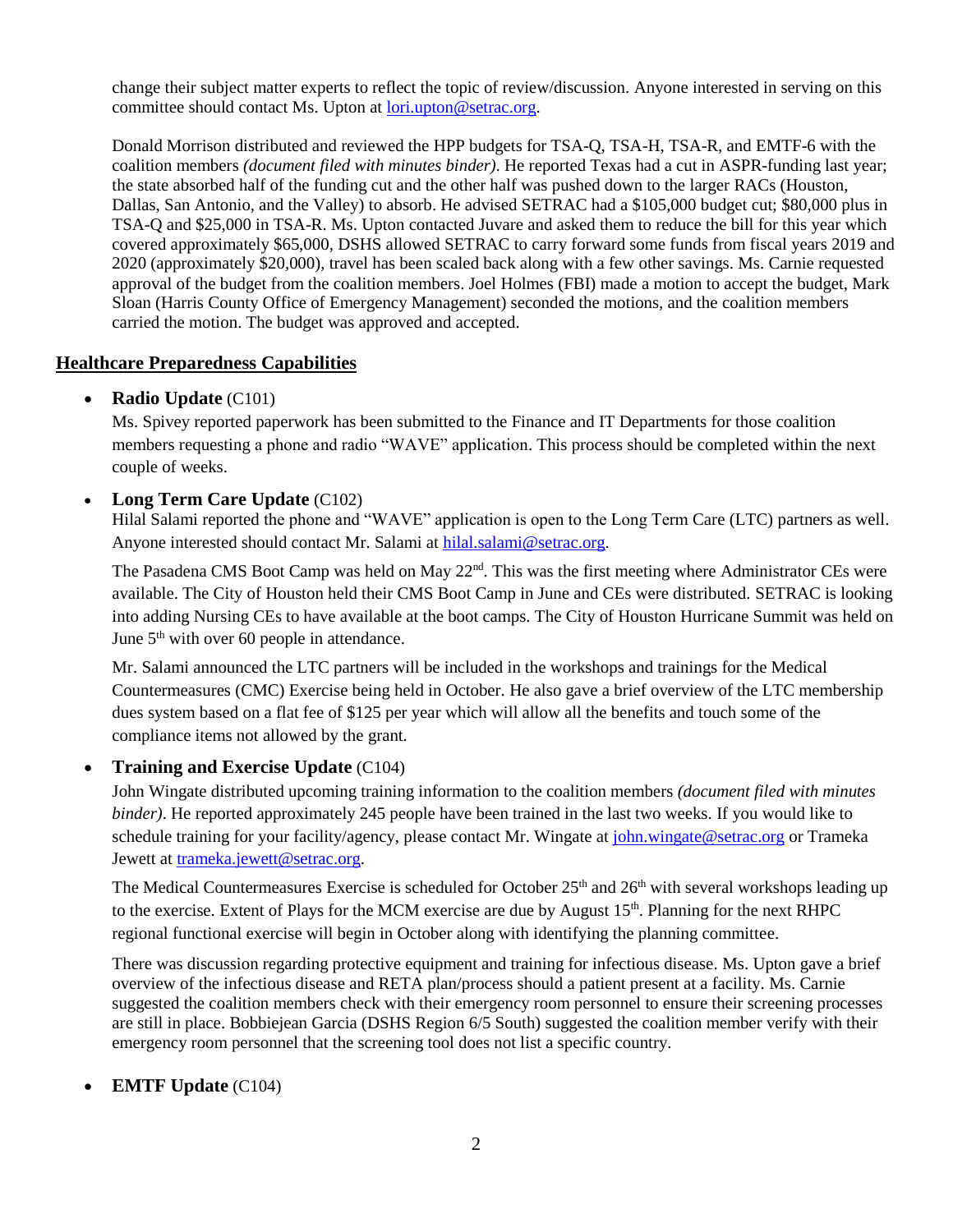Chris Collier reported several people attended the recent MIST trainings. He stated Jon Clingaman is working on a training schedule to help get people more involved.

## **Sub-Committee Updates**

## **RHPC Award of Excellence Committee** (C101)

Ms. Carnie reported the RHPC Award of Excellence applications are on the SETRAC website. There is an application for healthcare and LTC partners. Applications are due to be submitted by August 31<sup>st</sup>.

#### **Symposium Planning** (C101)

Ms. Spivey reported the speaker packets will be sent to the planning committee for review shortly. Most of the keynote speaker sessions are filled. She has 17 submitted packets (cyber, public health, hospital-based issues, etc.) for review and 13 sessions to fill.

#### **Clinical Advisory Committee** (C101)

Tina Rose reported the committee is focused on creating the Regional Pediatric Evacuation and Mass Surge (PEMS) Plan and needs more subject matter experts to join the committee. The plan is scheduled to be in final draft form by December 2019/January 2020. We anticipate a Tabletop Exercise (TTX) to validate the plan concepts on February 6, 2020. Please share this save-the-date for the TTX with professionals that need to be aware of or attending this event. Next committee meeting is scheduled from 9-11 a.m. on Thursday, August 15, 2019, at SETRAC (1111 North Loop West, Suite 160, Houston, TX 77008).

#### **Corridor Updates** (C101)

- 1. **Downtown Corridor** Ray Higgins reported the Downtown Corridor meeting was held on June 7th at the Harris County OEM with a tour of the Operations Center. Today was their regularly scheduled meeting, but they are attending the RHPC Board meeting in lieu of their meeting. The next meeting is scheduled for October  $4<sup>th</sup>$  at the SETRAC office.
- 2. **South Corridor** Mike Nixon reported the South Corridor met last month. Clear Lake Medical Center gave an update on their power outage and how their generator and back-up generator failed. The Fort Bend AMBUS would have been helpful to them during this incident so Fort Bend is going to schedule a "show and tell" of the AMBUS at the Clear Lake facility soon.
- 3. **East Corridor** Ms. Spivey reported the next East Corridor meeting is scheduled for September 20<sup>th</sup> at Chambers County Health and OEM Building.
- 4. **West Corridor** Toni Carnie reported the West Corridor met on July 7th at HCA Houston Healthcare Tomball. Justin Woodruff and Rhae Cisneros (DSHS 6/5 South) gave an overview of the Strategic National Stockpile program. The corridor members also reviewed their CMOC calendar to ensure coverage. The next meeting is scheduled for September 13<sup>th</sup> at Texas Children's Hospital The Woodlands.
- 5. **North Corridor** Gary Litton reported the North Corridor met on June 26<sup>th</sup> at the Jasper County Emergency Operations Center. The topic of discussion was regional and CMOC responses and understanding the importance of how responses are activated and the capabilities behind CMOC. The next North Corridor meeting is scheduled for August 7<sup>th</sup> at Woodland Heights Medical Center in Lufkin.

#### **Partner Updates** (C101)

# **Public Health**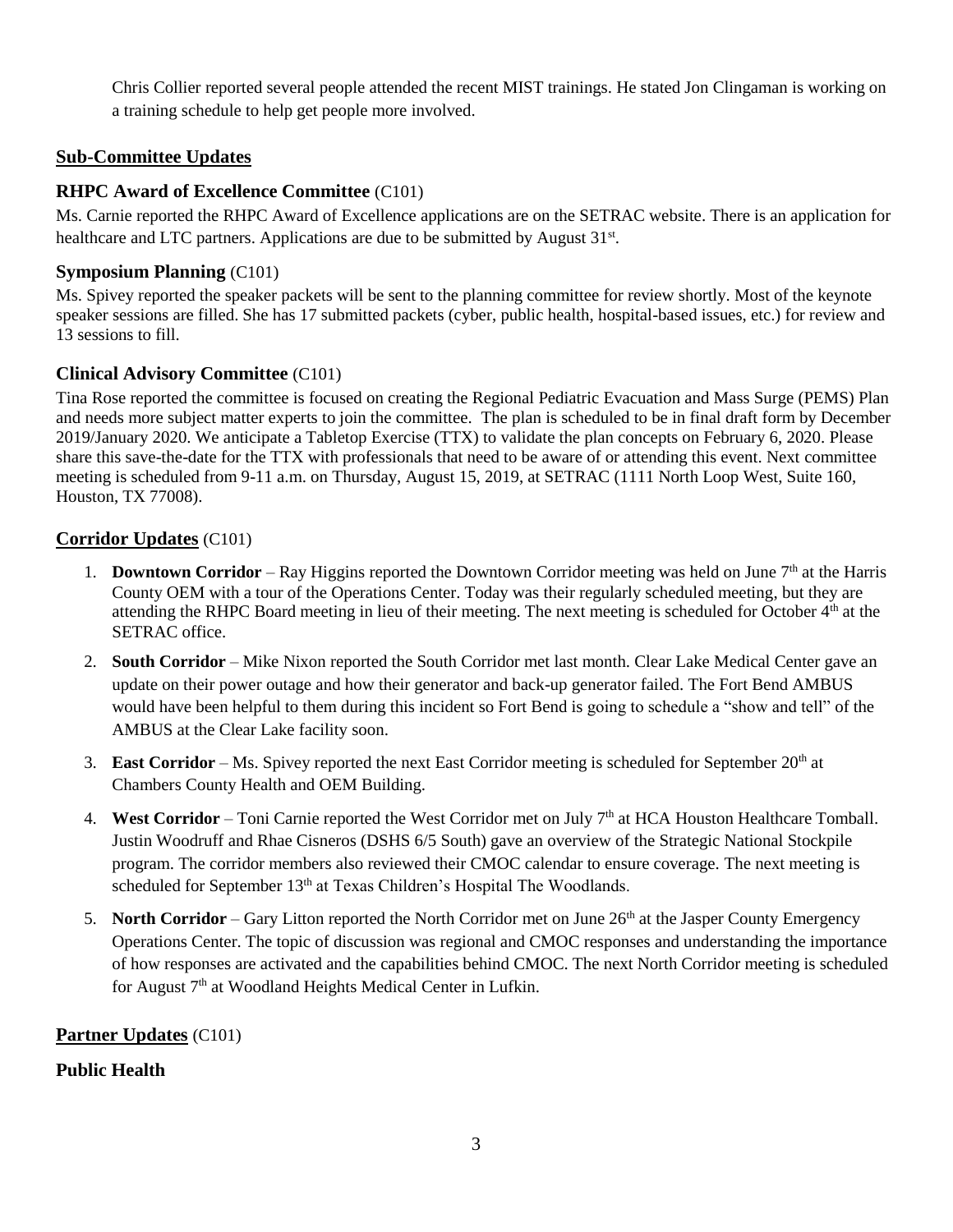Justin Woodruff (DSHS Region 6/5 South) announced they have a new SNS Coordinator, Rhae Cisneros. DSHS 6/5 South is hosting an Opiant Overdose Syndromic Surveillance Workshop at the Hyatt Regency on Wednesday, August 7<sup>th</sup>. They will be examining hospital-reported overdoses to see what can be used for that database.

# **Harris County OEM**

Mark Sloan reported Harris County is continuing to monitor tropical weather which has been favorable so far. A main concern is the active shooter events. In the past, there was discussion held days after an event and now we are moving on more quickly as they are becoming more common. The country is becoming more aware, but we still need to pay attention to mass gathering events. With football season and school starting, we need to be prepared. Another focus coming up is the Astros playoff as they get through the fall season and hopefully into the World Series. Petrochemical events have been occurring and are another focus.

Discussion ensued regarding plain language for the hospital code system, mainly for active shooter. Following the discussion, Ms. Carnie stated that Harris County, RHPC, or SETRAC cannot mandate the plain language rule, this is a system decision.

## **Jasper County OEM**

Billy Ted Smith reported the TMAC meetings are scheduled for August 20<sup>th</sup>-22<sup>nd</sup> in College Station.

# **UASI/RCPI**

There were 103 participants at the regional plans web-based training on July 23<sup>rd</sup> with 62 of the attendees representing healthcare & EMS agencies; a fantastic turn-out. The next quarterly regional plan webinar will be offered on October 29<sup>th</sup> from 10 - 11am. Register for any of the quarterly trainings offered through 2020 here: [https://houstonuasi.com/regional](https://gcc01.safelinks.protection.outlook.com/?url=https%3A%2F%2Fhoustonuasi.com%2Fregional-training-registration-2019-2020%2F&data=02%7C01%7CTina.Rose%40houstontx.gov%7Cafbbe635594c418e8b8d08d70f67177d%7C57a85a10258b45b4a519c96c7721094c%7C0%7C0%7C636994807773492138&sdata=GFTpdG4MjHDzHAEgZkEk5oCIC0YjNo0c36BluPAdhCI%3D&reserved=0)[training-registration-2019-2020/](https://gcc01.safelinks.protection.outlook.com/?url=https%3A%2F%2Fhoustonuasi.com%2Fregional-training-registration-2019-2020%2F&data=02%7C01%7CTina.Rose%40houstontx.gov%7Cafbbe635594c418e8b8d08d70f67177d%7C57a85a10258b45b4a519c96c7721094c%7C0%7C0%7C636994807773492138&sdata=GFTpdG4MjHDzHAEgZkEk5oCIC0YjNo0c36BluPAdhCI%3D&reserved=0)

## **EMS**

Mr. Collier reported the hospital emergency room door code was discussed at the last EMS Committee meeting and how is it becoming a security concern. Some hospitals have not changed their codes since the early '90s and there is discussion on changing their codes region-wide on a quarterly basis or going to badge access. After discussion, Ms. Carnie stated this topic should be added to each corridor meeting agenda for review.

Ms. Upton advised the coalition members according to the requirements the region will need to conduct an NDMS exercise within the five years so SETRAC will be working to coordinate the details.

# **FBI**

Joel Holmes, FBI Special Agent, reported they are working with DSHS to develop their closed POD planning. The FBI would like to exercise portions of their plan on October  $24<sup>th</sup>$  with the RPHSAG.

# **Open Discussion/Other**

#### **CMOC Calendar**

Ms. Spivey reminded the coalition members any facility that has an HPP Agreement agrees they will be on-call at CMOC once a month. She will be reviewing the CMOC calendar and reaching out to those facilities that have not yet confirmed a date. Should there be a regional incident, SETRAC will be calling those facilities on-call to provide two staff members for a 24-hour period (AM/PM). These personnel will need to be NIMS-compliant (100, 200, 700 & 800) and have taken the CMOC 101 course. The CMOC calendar is on the SETRAC website under the Regional Healthcare Preparedness **Coalition** 

#### **Stop the Bleed**